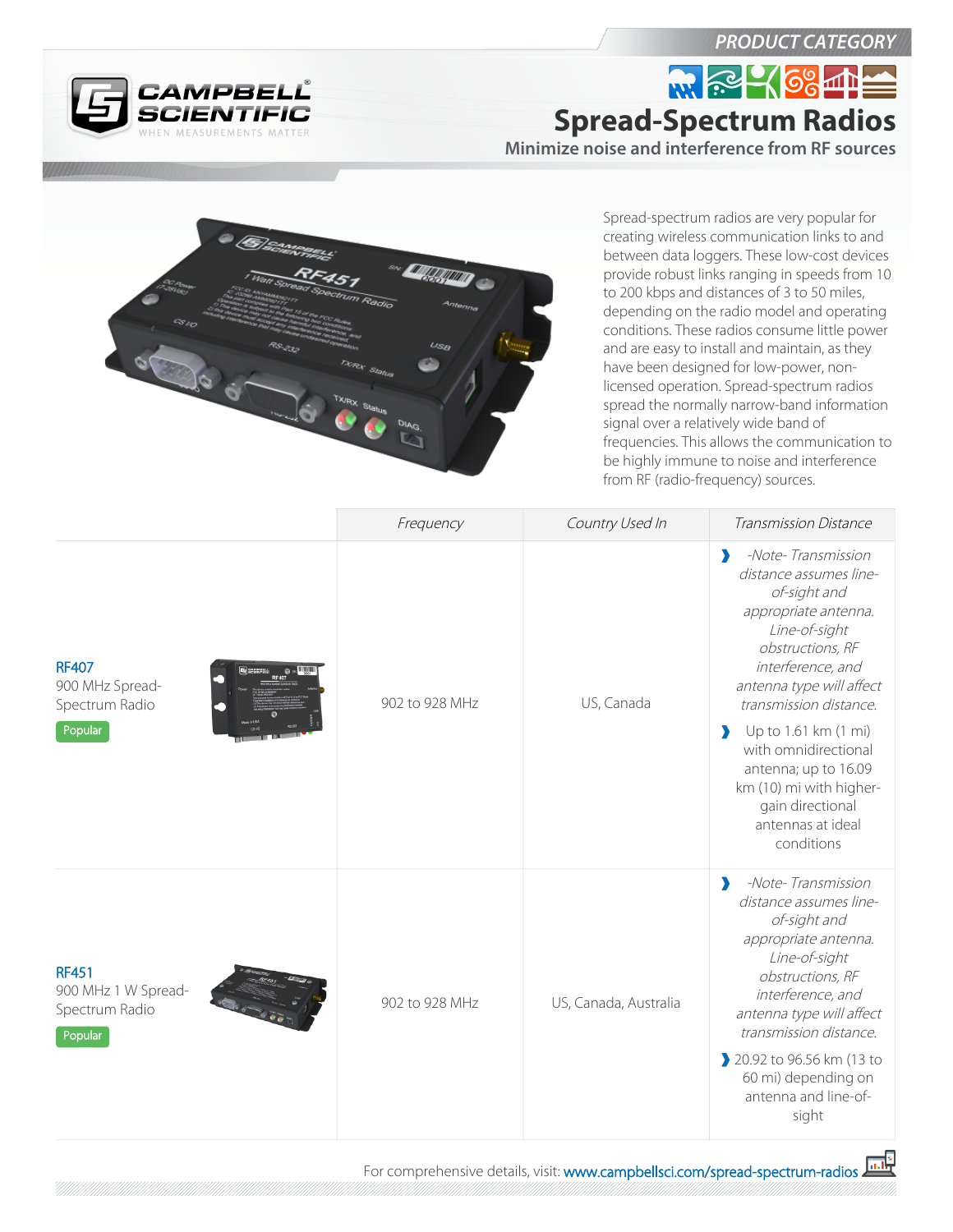|                                                                                                                               | Frequency      | Country Used In                           | Transmission Distance                                                                                                                                                                                                                                                                                                                                                                   |
|-------------------------------------------------------------------------------------------------------------------------------|----------------|-------------------------------------------|-----------------------------------------------------------------------------------------------------------------------------------------------------------------------------------------------------------------------------------------------------------------------------------------------------------------------------------------------------------------------------------------|
| <b>RF412</b><br>922 MHz Spread-<br>Spectrum Radio                                                                             | 915 to 928 MHz | Australia, New Zealand                    | Up to 1.61 km (1 mi)<br>$\blacktriangleright$<br>with omnidirectional<br>antenna; up to 16.09<br>km (10 mi) with higher-<br>gain directional<br>antennas at ideal<br>conditions<br>-Note-Transmission<br>distance assumes line-<br>of-sight and<br>appropriate antenna.<br>Line-of-sight<br>obstructions, RF<br>interference, and<br>antenna type will affect<br>transmission distance. |
| <b>RF422</b><br>868 MHz SRD860 Radio                                                                                          | 863 to 870 MHz | EMEA (Europe, Middle<br>East, and Africa) | Up to 5 km (3.11 mi)<br>depending on antenna<br>and line-of-sight<br>-Note-Transmission<br>э<br>distance assumes line-<br>of-sight and<br>appropriate antenna.<br>Line-of-sight<br>obstructions, RF<br>interference, and<br>antenna type will affect<br>transmission distance.                                                                                                          |
| <b>RF427</b><br><b>@</b> 22 HUUUH<br>905 MHz + 920 MHz<br>$\sum_{ANATEI}$<br>Spread-Spectrum Radio<br><b>Time in the film</b> | 905/920 MHz    | Brazil                                    | Up to 1.61 km (1 mi)<br>with omnidirectional<br>antenna; up to 16.09<br>km (10 mi) with higher-<br>gain directional<br>antennas at ideal<br>conditions<br>-Note-Transmission<br>э<br>distance assumes line-<br>of-sight and<br>appropriate antenna.<br>Line-of-sight<br>obstructions, RF<br>interference, and<br>antenna type will affect<br>transmission distance.                     |